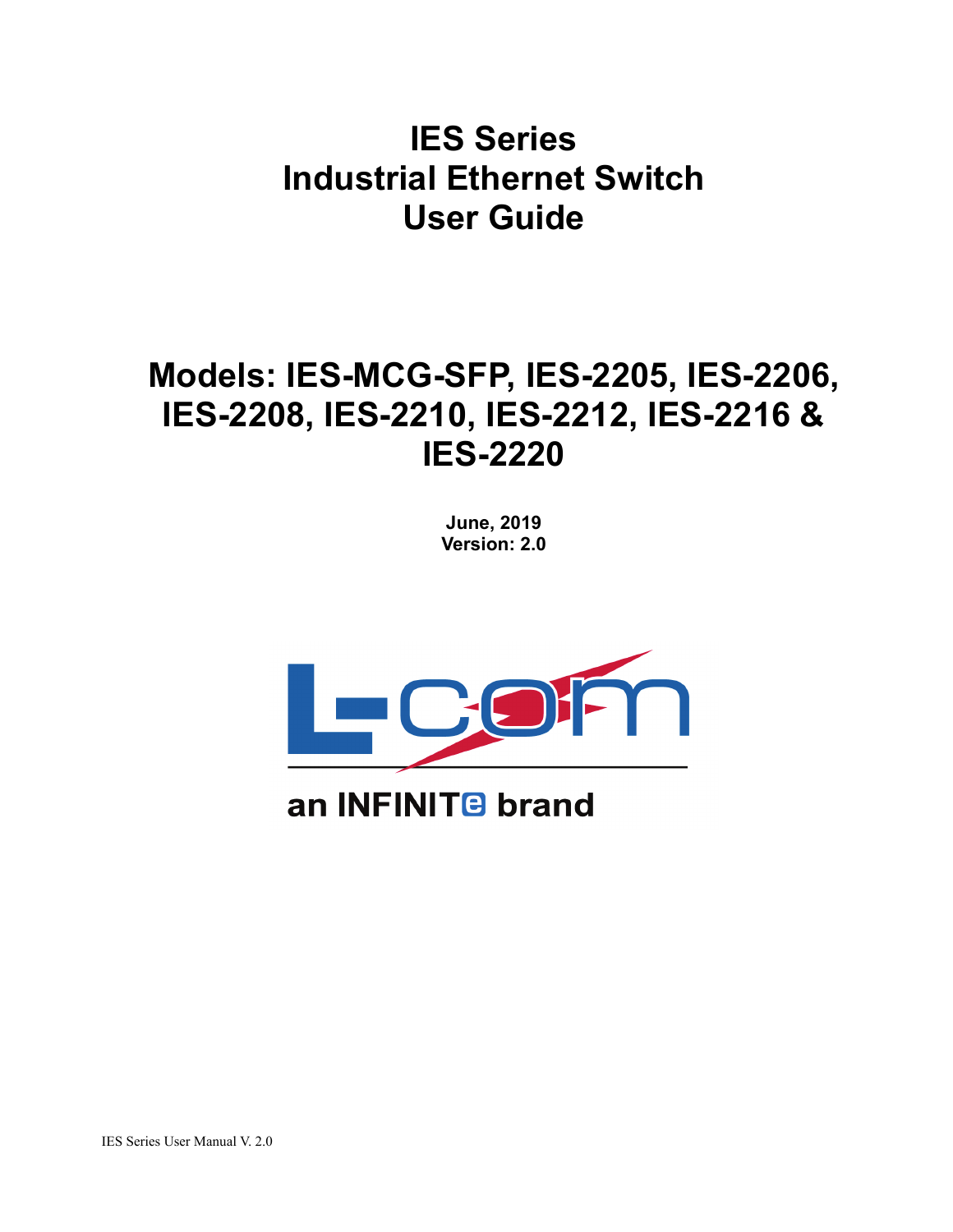

Only qualified personnel should perform installation procedures.

#### **NOTICE**

L-com reserves the right to make changes in specifications and other information contained in this document and its web site without prior notice. The reader should in all cases consult L-com Global Connectivity to determine whether any such changes have been made. The hardware, firmware, or software described in this document is subject to change without notice.

**IN NO EVENT SHALL L-COM BE LIABLE FOR ANY INCIDENTAL, INDIRECT, SPECIAL, OR CONSEQUENTIAL DAMAGES WHATSOEVER (INCLUDING BUT NOT LIMITED TO LOST PROFITS) ARISING OUT OF OR RELATED TO THIS DOCUMENT, WEB SITE, OR THE INFORMATION CONTAINED IN THEM, EVEN IF L-COM GLOBAL CONNECTIVITY HAS BEEN ADVISED OF, KNEW OF, OR SHOULD HAVE KNOWN OF, THE POSSIBILITY OF SUCH DAMAGES.**

L-com, Inc. 50 High Street, West Mill, 3rd Floor, Suite 30 North Andover, MA 01845

2019 L-com Global Connectivity, Inc. All rights reserved.

### **FCC NOTICE**

This device complies with Part 15 of the FCC rules. Operation is subject to the following two conditions: (1) this device may not cause harmful interference, and (2) this device must accept any interference received, including interference that may cause undesired operation.

**NOTE:** This equipment has been tested and found to comply with the limits for a class A digital device, pursuant to Part 15 of the FCC rules. These limits are designed to provide reasonable protection against harmful interference when the equipment is operated in a commercial environment. This equipment uses, generates, and can radiate radio frequency energy and if not installed in accordance with the operator's manual, may cause harmful interference to radio communications. Operation of this equipment in a residential area is likely to cause interference in which case the user will be required to correct the interference at their own expense.

**WARNING:** Changes or modifications made to this device which are not expressly approved by the party responsible for compliance could void the user's authority to operate the equipment.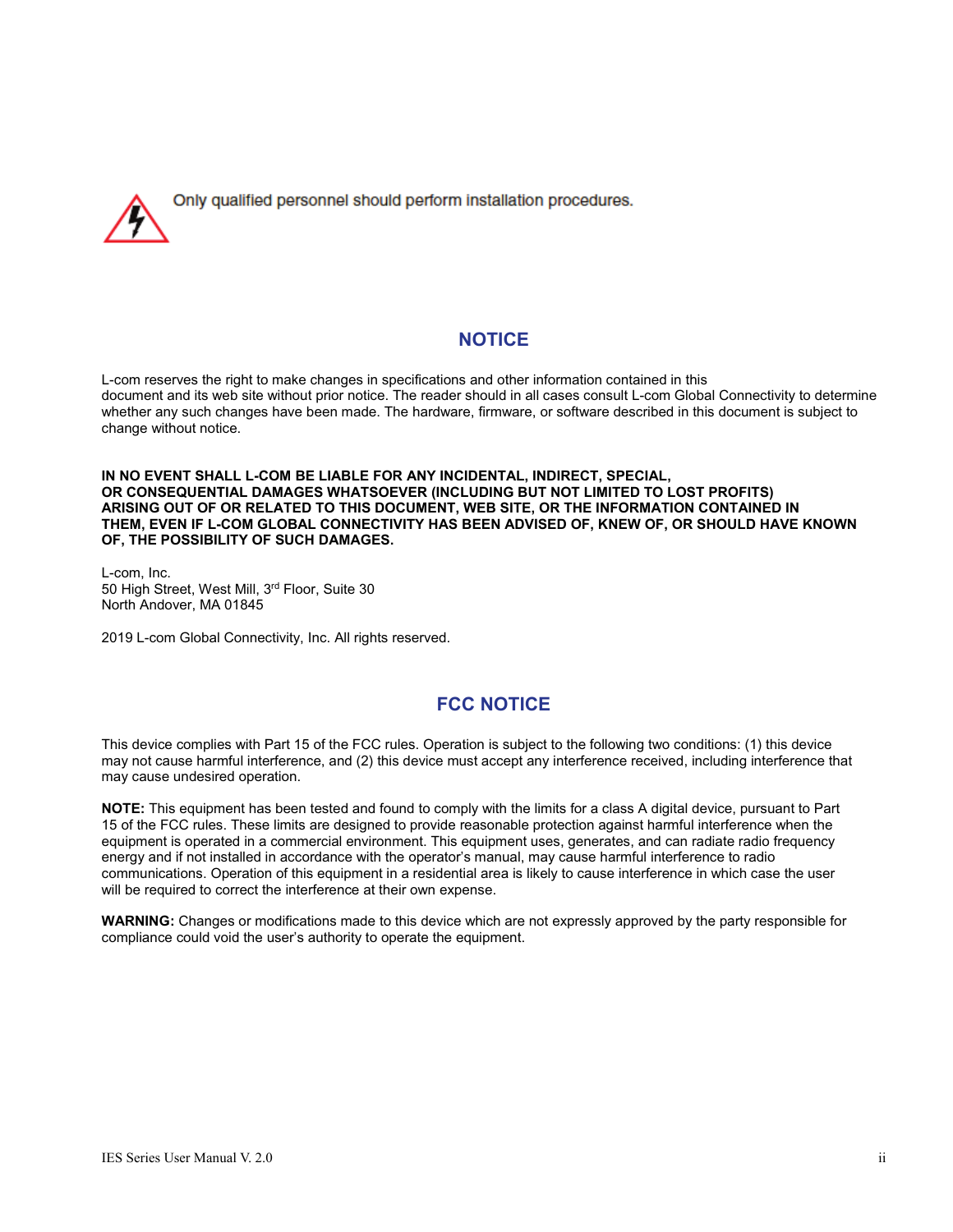

Please read this user manual thoroughly before installing the IES switch

- Do not place equipment in or around water
- **•** Keep power line connections clear
- $\bullet$  Do not let power lines touch or contact each other
- Verify power requirements of all attached devices prior to installation
- Keep optical fiber ports clear of debris
- $\bullet$  Do not attempt to open and service this product yourself

Some fiber switches use laser powered optical transceivers that can cause permanent eye damage if directly viewed with the naked eye or with optical instruments. **DO NOT** view the optical fiber ports when the product is in use.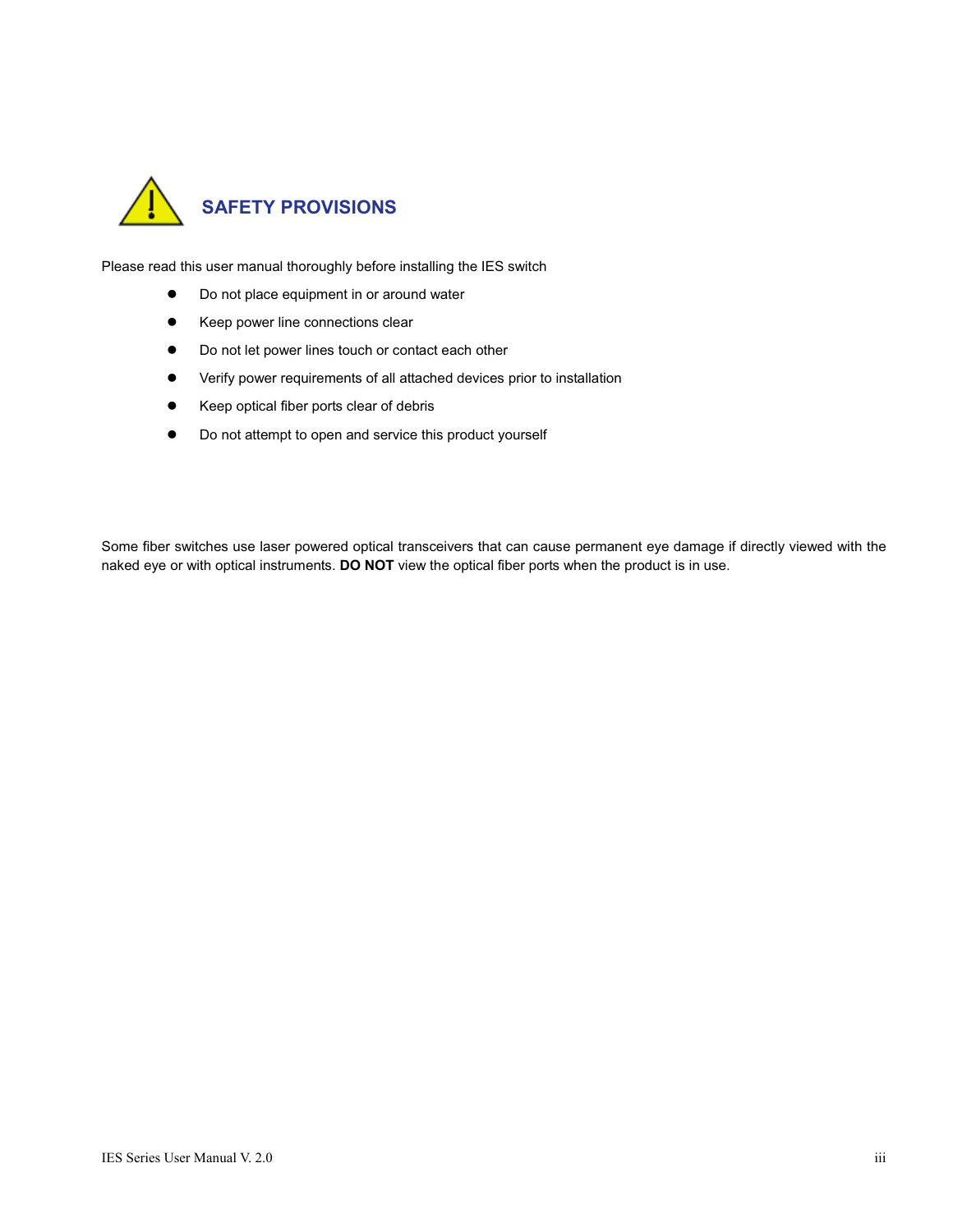## **Contents**

| Chapter 1: Introduction                      |    |  |  |
|----------------------------------------------|----|--|--|
| 1.1 Intro                                    |    |  |  |
| 1.2 Features                                 |    |  |  |
| 1.3 Product Packing List                     |    |  |  |
| 1.4 System Parameters                        |    |  |  |
| <b>Chapter 2: Hardware Functionality</b>     |    |  |  |
| 2.1 Main Functions                           |    |  |  |
| 2.1.1 Power Input Interface and Installation |    |  |  |
| 2.1.2 Relay Option                           | Q  |  |  |
| 2.1.3 LED Indicator Lights                   | 10 |  |  |
| Chapter 3: Hardware Installation             |    |  |  |
| 3.1 DIN-rail Installation                    | 11 |  |  |
| Chapter 4: Support and Warranty              |    |  |  |
| 4.1 Support                                  | 12 |  |  |
| 4.2 Warranty                                 |    |  |  |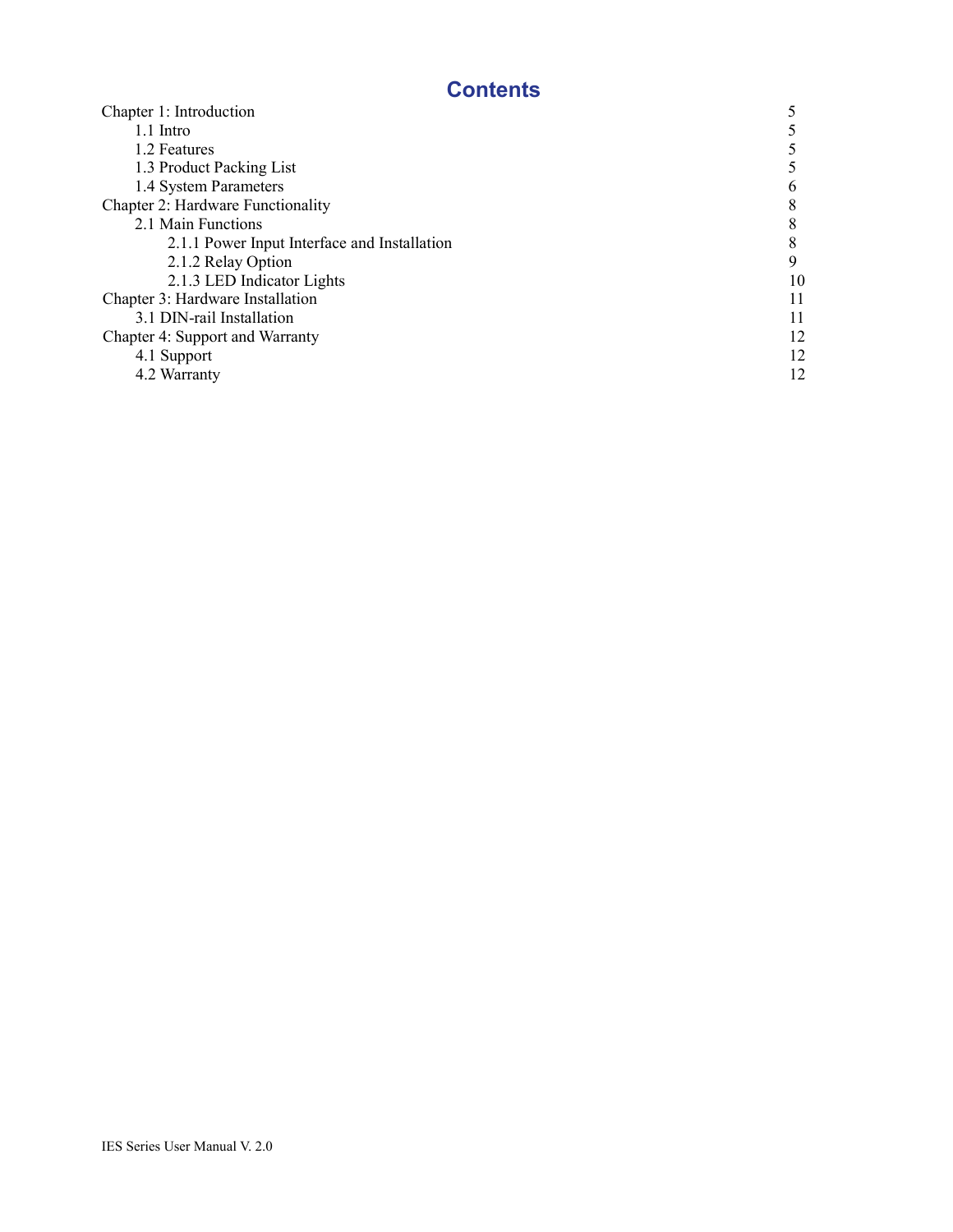# **Chapter 1 Introduction**

## **1.1 10/100TX, 10/100/1000TX, 100FX & 1000FX Ethernet Switches**

The IES series Industrial Ethernet switches provide 10/100TX, 10/100/1000TX, 100FX and/or 1000FX (model depending) Full Duplex Ethernet connectivity to Ethernet enabled devices in harsh environments. All switches in this series are DIN rail mountable using standard 35mm DIN rail and require 24V DC power for operation. The IES series is perfect for designing and building new industrial IP networks or adding to existing Industrial LAN infrastructure. These unmanaged switches utilize standards based Ethernet and are compatible with all other IEEE 803.3/802.3u/803.3ab compliant devices such as PLC's and media converters as well as IP enabled, meters, valves, and drives.

## **1.2 Features (port options vary by model)**

- 10Base-T/100Base-TX adaptive port (Full/Half duplex) RJ45
- 10Base-T/100Base-TX/1000Base-TX adaptive port (Full/Half duplex) RJ45
- Auto connection with MDI/MDI-X
- 100Base-FX Full duplex Single mode or Multimode fiber SC
- 1000Base-FX Full duplex SFP port
- Broadcast Storm Protection
- Redundant 24V DC power inputs (except IES-MCG-SFP & IES-2205)
- Reliable protection from EMC and against over-current / over-voltage
- IP40 protection with aluminum alloy shell
- Ribbed heat-removal case design satisfies harsh environment and industrial requirements
- Wide temperature range of -40°C to +85°C with 5% to 95% ambient humidity
- Fan-less design extends mean time between failures (MTBF)
- DIN-Rail mounting with standard 35mm DIN rail
- LED indicator lights
- Plug & play design
- Supports power-down status relay alarm

## **1.3 Product packing list**

#### **IES series switches includes the following items:**

- IES series Ethernet Switch
- User Manual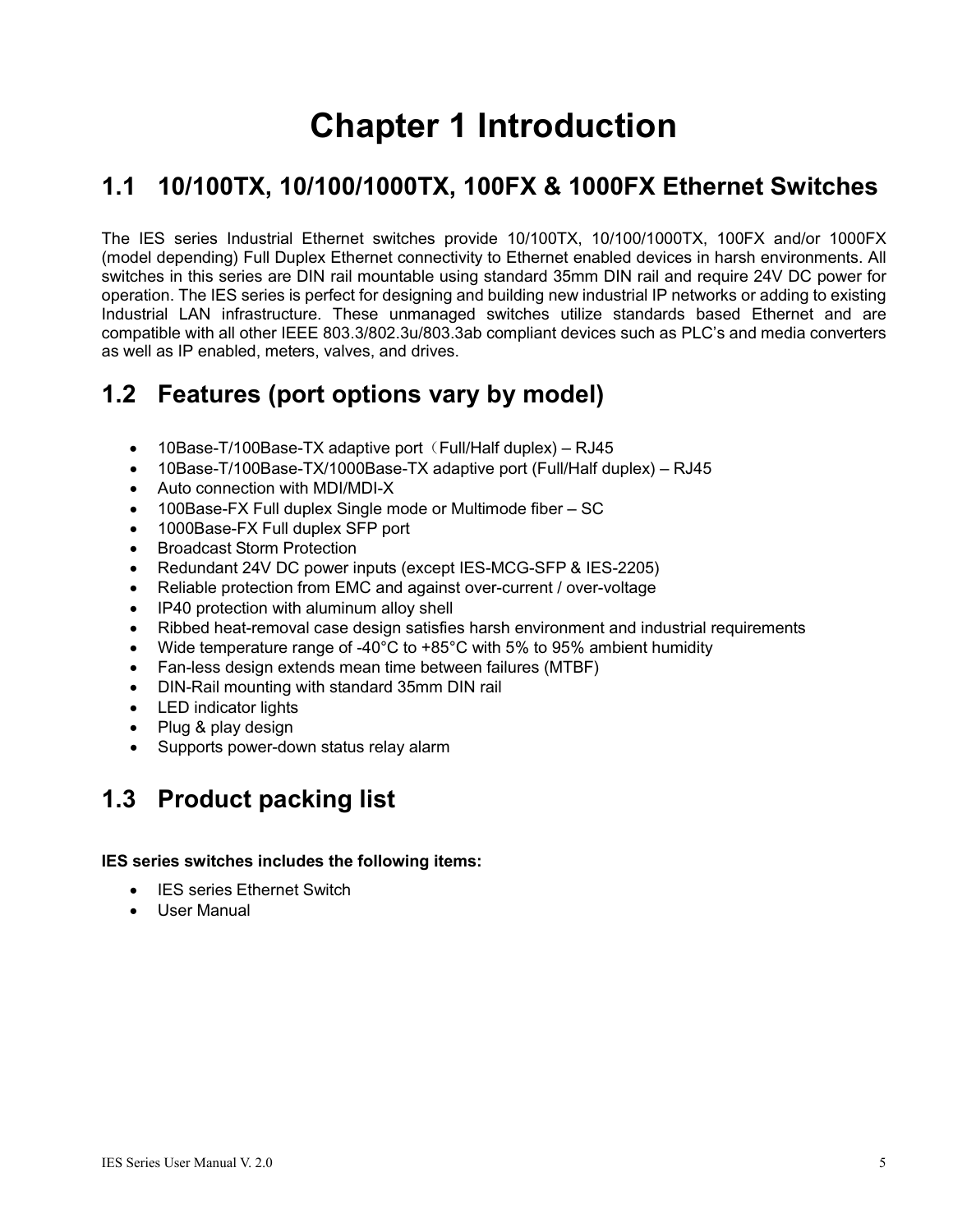## **1.4 System Parameters**

| IES-2205 5x 10/100TX (RJ45)<br>IES-2206-M2 4x 10/100TX (RJ45), 2x duplex 100FX Multimode 2km (SC)<br>IES-2206-S20 4x 10/100TX (RJ45), 2x duplex 100FX Single mode 20km (SC)<br>IES-2206-S40 4x 10/100TX (RJ45), 2x duplex 100FX Single mode 40km (SC)<br>IES-2206-S60 4x 10/100TX (RJ45), 2x duplex 100FX Single mode 60km (SC)<br>IES-2206G-SFP 4x 10/100/1000TX (RJ45), 2x 1000FX (SFP)<br><b>IES-2208 8x 10/100TX (RJ45)</b><br>IES-2208G 8x 10/100/1000TX (RJ45)<br>IES-2210-M2 8x 10/100TX (RJ45), 2x duplex 100FX Multimode 2km (SC)<br>IES-2210-S20 8x 10/100TX (RJ45), 2x duplex 100FX Single mode 20km (SC)<br>IES-2210-S40 8x 10/100TX (RJ45), 2x duplex 100FX Single mode 40km (SC)<br>IES-2210-S60 8x 10/100TX (RJ45), 2x duplex 100FX Single mode 60km (SC)<br>Configurations<br>IES-2210-S80 8x 10/100TX (RJ45), 2x duplex 100FX Single mode 80km (SC)<br>IES-2210-SFP 8x 10/100TX (RJ45), 2x 1000FX (SFP)<br>IES-2210-M2-SFP 4x 10/100TX (RJ45), 4x duplex 100FX Multimode 2km (SC), 2x 1000FX (SFP)<br>IES-2210-S20-SFP 4x 10/100TX (RJ45), 4x duplex 100FX Single mode 20km (SC), 2x 1000FX (SFP)<br>IES-2210G 8x 10/100TX (RJ45), 2x 10/100/1000TX (RJ45)<br>IES-2210G-SFP 8x 10/100/1000TX (RJ45), 2x 1000FX (SFP)<br>IES-2212G-SFP 8x 10/100/1000TX (RJ45), 4x 1000FX (SFP)<br>IES-2216 16x 10/100TX (RJ45)<br>IES-2220-M2 16x 10/100TX (RJ45), 4x duplex 100FX Multimode 2km (SC)<br>IES-2220-S20 16x 10/100TX (RJ45), 4x duplex 100FX Single mode 20km (SC)<br>IES-2220-S40 16x 10/100TX (RJ45), 4x duplex 100FX Single mode 40km (SC)<br>IES-2220-S60 16x 10/100TX (RJ45), 4x duplex 100FX Single mode 60km (SC)<br>IES-2220-S80 16x 10/100TX (RJ45), 4x duplex 100FX Single mode 80km (SC)<br>Standards: IEEE 802.3 (Ethernet), IEEE 802.3u (100Base-TX & 100Base-FX), IEEE 802.3x<br>(Flow Control), IEEE 802.3z (1000Base-LX), IEEE 802.3ab (1000Base-T)<br>Store-and-Forward mode rate: 148,880pps<br>Switch parameters<br>MAC address table size: 1K to 8K<br>Bridging method: Store-and-forward mode<br>Switch Delay: <5µs<br>Physical: RJ45 Jack (shielded)<br>Speed: 10Base-T/100Base-TX or<br>Gigabit/Triple-Speed 10Base-T/100Base-TX/1000Base-Tx: auto-negotiation<br>RJ45 port parameters<br>Standards: IEEE 802.3/802.3u/802.3ab<br>Communication distance: < 100m over Category 5e/6/6a/7 twisted pair cable<br>Optical port type: Duplex SC<br>Transport rate:<br>125Mbps<br>Link Budget:<br>>-12dBm(Single mode fiber)<br>>-17dBm(Multimode fiber)<br>RX Sensitivity:<br>100Base-FX<br><-38dBm(Single mode fiber)<br><-35dBm(Multimode fiber)<br>Optical port parameters<br>Wavelength:<br>1310nm(Single mode fiber)<br>1550nm(Single mode fiber 60km and 80km)<br>1310 nm(Multimode fiber)<br><b>Typical Distance:</b><br>20~80Km(Single mode fiber)<br><5Km(Multi mode fiber)<br>Optical port type: SFP port for duplex LC interface, single mode or multimode (SFP module<br>Gigabit FX port<br>sold separately)<br>parameters<br>Baud rate: 1000Base-FX (Gigabit)<br>Input Voltage: 24V DC<br>Input expend: IES-2205 series, IES-2206 series, IES-2208 series <5W<br>Power parameters<br>IES-2210 series, IES-2212 series, IES-2216 series, IES-2220 series <15W<br>Voltage passing: Inside |  |  | IES-MCG-SFP 2x 10/100/1000TX (RJ45), 1x 1000FX (SFP) |  |  |  |  |  |
|----------------------------------------------------------------------------------------------------------------------------------------------------------------------------------------------------------------------------------------------------------------------------------------------------------------------------------------------------------------------------------------------------------------------------------------------------------------------------------------------------------------------------------------------------------------------------------------------------------------------------------------------------------------------------------------------------------------------------------------------------------------------------------------------------------------------------------------------------------------------------------------------------------------------------------------------------------------------------------------------------------------------------------------------------------------------------------------------------------------------------------------------------------------------------------------------------------------------------------------------------------------------------------------------------------------------------------------------------------------------------------------------------------------------------------------------------------------------------------------------------------------------------------------------------------------------------------------------------------------------------------------------------------------------------------------------------------------------------------------------------------------------------------------------------------------------------------------------------------------------------------------------------------------------------------------------------------------------------------------------------------------------------------------------------------------------------------------------------------------------------------------------------------------------------------------------------------------------------------------------------------------------------------------------------------------------------------------------------------------------------------------------------------------------------------------------------------------------------------------------------------------------------------------------------------------------------------------------------------------------------------------------------------------------------------------------------------------------------------------------------------------------------------------------------------------------------------------------------------------------------------------------------------------------------------------------------------------------------------------------------------------------------------------------------------------------------------------------------------------------------------------------------------------------------------------------------------------------------------------|--|--|------------------------------------------------------|--|--|--|--|--|
|                                                                                                                                                                                                                                                                                                                                                                                                                                                                                                                                                                                                                                                                                                                                                                                                                                                                                                                                                                                                                                                                                                                                                                                                                                                                                                                                                                                                                                                                                                                                                                                                                                                                                                                                                                                                                                                                                                                                                                                                                                                                                                                                                                                                                                                                                                                                                                                                                                                                                                                                                                                                                                                                                                                                                                                                                                                                                                                                                                                                                                                                                                                                                                                                                                        |  |  |                                                      |  |  |  |  |  |
|                                                                                                                                                                                                                                                                                                                                                                                                                                                                                                                                                                                                                                                                                                                                                                                                                                                                                                                                                                                                                                                                                                                                                                                                                                                                                                                                                                                                                                                                                                                                                                                                                                                                                                                                                                                                                                                                                                                                                                                                                                                                                                                                                                                                                                                                                                                                                                                                                                                                                                                                                                                                                                                                                                                                                                                                                                                                                                                                                                                                                                                                                                                                                                                                                                        |  |  |                                                      |  |  |  |  |  |
|                                                                                                                                                                                                                                                                                                                                                                                                                                                                                                                                                                                                                                                                                                                                                                                                                                                                                                                                                                                                                                                                                                                                                                                                                                                                                                                                                                                                                                                                                                                                                                                                                                                                                                                                                                                                                                                                                                                                                                                                                                                                                                                                                                                                                                                                                                                                                                                                                                                                                                                                                                                                                                                                                                                                                                                                                                                                                                                                                                                                                                                                                                                                                                                                                                        |  |  |                                                      |  |  |  |  |  |
|                                                                                                                                                                                                                                                                                                                                                                                                                                                                                                                                                                                                                                                                                                                                                                                                                                                                                                                                                                                                                                                                                                                                                                                                                                                                                                                                                                                                                                                                                                                                                                                                                                                                                                                                                                                                                                                                                                                                                                                                                                                                                                                                                                                                                                                                                                                                                                                                                                                                                                                                                                                                                                                                                                                                                                                                                                                                                                                                                                                                                                                                                                                                                                                                                                        |  |  |                                                      |  |  |  |  |  |
|                                                                                                                                                                                                                                                                                                                                                                                                                                                                                                                                                                                                                                                                                                                                                                                                                                                                                                                                                                                                                                                                                                                                                                                                                                                                                                                                                                                                                                                                                                                                                                                                                                                                                                                                                                                                                                                                                                                                                                                                                                                                                                                                                                                                                                                                                                                                                                                                                                                                                                                                                                                                                                                                                                                                                                                                                                                                                                                                                                                                                                                                                                                                                                                                                                        |  |  |                                                      |  |  |  |  |  |
|                                                                                                                                                                                                                                                                                                                                                                                                                                                                                                                                                                                                                                                                                                                                                                                                                                                                                                                                                                                                                                                                                                                                                                                                                                                                                                                                                                                                                                                                                                                                                                                                                                                                                                                                                                                                                                                                                                                                                                                                                                                                                                                                                                                                                                                                                                                                                                                                                                                                                                                                                                                                                                                                                                                                                                                                                                                                                                                                                                                                                                                                                                                                                                                                                                        |  |  |                                                      |  |  |  |  |  |
|                                                                                                                                                                                                                                                                                                                                                                                                                                                                                                                                                                                                                                                                                                                                                                                                                                                                                                                                                                                                                                                                                                                                                                                                                                                                                                                                                                                                                                                                                                                                                                                                                                                                                                                                                                                                                                                                                                                                                                                                                                                                                                                                                                                                                                                                                                                                                                                                                                                                                                                                                                                                                                                                                                                                                                                                                                                                                                                                                                                                                                                                                                                                                                                                                                        |  |  |                                                      |  |  |  |  |  |
|                                                                                                                                                                                                                                                                                                                                                                                                                                                                                                                                                                                                                                                                                                                                                                                                                                                                                                                                                                                                                                                                                                                                                                                                                                                                                                                                                                                                                                                                                                                                                                                                                                                                                                                                                                                                                                                                                                                                                                                                                                                                                                                                                                                                                                                                                                                                                                                                                                                                                                                                                                                                                                                                                                                                                                                                                                                                                                                                                                                                                                                                                                                                                                                                                                        |  |  |                                                      |  |  |  |  |  |
|                                                                                                                                                                                                                                                                                                                                                                                                                                                                                                                                                                                                                                                                                                                                                                                                                                                                                                                                                                                                                                                                                                                                                                                                                                                                                                                                                                                                                                                                                                                                                                                                                                                                                                                                                                                                                                                                                                                                                                                                                                                                                                                                                                                                                                                                                                                                                                                                                                                                                                                                                                                                                                                                                                                                                                                                                                                                                                                                                                                                                                                                                                                                                                                                                                        |  |  |                                                      |  |  |  |  |  |
|                                                                                                                                                                                                                                                                                                                                                                                                                                                                                                                                                                                                                                                                                                                                                                                                                                                                                                                                                                                                                                                                                                                                                                                                                                                                                                                                                                                                                                                                                                                                                                                                                                                                                                                                                                                                                                                                                                                                                                                                                                                                                                                                                                                                                                                                                                                                                                                                                                                                                                                                                                                                                                                                                                                                                                                                                                                                                                                                                                                                                                                                                                                                                                                                                                        |  |  |                                                      |  |  |  |  |  |
|                                                                                                                                                                                                                                                                                                                                                                                                                                                                                                                                                                                                                                                                                                                                                                                                                                                                                                                                                                                                                                                                                                                                                                                                                                                                                                                                                                                                                                                                                                                                                                                                                                                                                                                                                                                                                                                                                                                                                                                                                                                                                                                                                                                                                                                                                                                                                                                                                                                                                                                                                                                                                                                                                                                                                                                                                                                                                                                                                                                                                                                                                                                                                                                                                                        |  |  |                                                      |  |  |  |  |  |
|                                                                                                                                                                                                                                                                                                                                                                                                                                                                                                                                                                                                                                                                                                                                                                                                                                                                                                                                                                                                                                                                                                                                                                                                                                                                                                                                                                                                                                                                                                                                                                                                                                                                                                                                                                                                                                                                                                                                                                                                                                                                                                                                                                                                                                                                                                                                                                                                                                                                                                                                                                                                                                                                                                                                                                                                                                                                                                                                                                                                                                                                                                                                                                                                                                        |  |  |                                                      |  |  |  |  |  |
|                                                                                                                                                                                                                                                                                                                                                                                                                                                                                                                                                                                                                                                                                                                                                                                                                                                                                                                                                                                                                                                                                                                                                                                                                                                                                                                                                                                                                                                                                                                                                                                                                                                                                                                                                                                                                                                                                                                                                                                                                                                                                                                                                                                                                                                                                                                                                                                                                                                                                                                                                                                                                                                                                                                                                                                                                                                                                                                                                                                                                                                                                                                                                                                                                                        |  |  |                                                      |  |  |  |  |  |
|                                                                                                                                                                                                                                                                                                                                                                                                                                                                                                                                                                                                                                                                                                                                                                                                                                                                                                                                                                                                                                                                                                                                                                                                                                                                                                                                                                                                                                                                                                                                                                                                                                                                                                                                                                                                                                                                                                                                                                                                                                                                                                                                                                                                                                                                                                                                                                                                                                                                                                                                                                                                                                                                                                                                                                                                                                                                                                                                                                                                                                                                                                                                                                                                                                        |  |  |                                                      |  |  |  |  |  |
|                                                                                                                                                                                                                                                                                                                                                                                                                                                                                                                                                                                                                                                                                                                                                                                                                                                                                                                                                                                                                                                                                                                                                                                                                                                                                                                                                                                                                                                                                                                                                                                                                                                                                                                                                                                                                                                                                                                                                                                                                                                                                                                                                                                                                                                                                                                                                                                                                                                                                                                                                                                                                                                                                                                                                                                                                                                                                                                                                                                                                                                                                                                                                                                                                                        |  |  |                                                      |  |  |  |  |  |
|                                                                                                                                                                                                                                                                                                                                                                                                                                                                                                                                                                                                                                                                                                                                                                                                                                                                                                                                                                                                                                                                                                                                                                                                                                                                                                                                                                                                                                                                                                                                                                                                                                                                                                                                                                                                                                                                                                                                                                                                                                                                                                                                                                                                                                                                                                                                                                                                                                                                                                                                                                                                                                                                                                                                                                                                                                                                                                                                                                                                                                                                                                                                                                                                                                        |  |  |                                                      |  |  |  |  |  |
|                                                                                                                                                                                                                                                                                                                                                                                                                                                                                                                                                                                                                                                                                                                                                                                                                                                                                                                                                                                                                                                                                                                                                                                                                                                                                                                                                                                                                                                                                                                                                                                                                                                                                                                                                                                                                                                                                                                                                                                                                                                                                                                                                                                                                                                                                                                                                                                                                                                                                                                                                                                                                                                                                                                                                                                                                                                                                                                                                                                                                                                                                                                                                                                                                                        |  |  |                                                      |  |  |  |  |  |
|                                                                                                                                                                                                                                                                                                                                                                                                                                                                                                                                                                                                                                                                                                                                                                                                                                                                                                                                                                                                                                                                                                                                                                                                                                                                                                                                                                                                                                                                                                                                                                                                                                                                                                                                                                                                                                                                                                                                                                                                                                                                                                                                                                                                                                                                                                                                                                                                                                                                                                                                                                                                                                                                                                                                                                                                                                                                                                                                                                                                                                                                                                                                                                                                                                        |  |  |                                                      |  |  |  |  |  |
|                                                                                                                                                                                                                                                                                                                                                                                                                                                                                                                                                                                                                                                                                                                                                                                                                                                                                                                                                                                                                                                                                                                                                                                                                                                                                                                                                                                                                                                                                                                                                                                                                                                                                                                                                                                                                                                                                                                                                                                                                                                                                                                                                                                                                                                                                                                                                                                                                                                                                                                                                                                                                                                                                                                                                                                                                                                                                                                                                                                                                                                                                                                                                                                                                                        |  |  |                                                      |  |  |  |  |  |
|                                                                                                                                                                                                                                                                                                                                                                                                                                                                                                                                                                                                                                                                                                                                                                                                                                                                                                                                                                                                                                                                                                                                                                                                                                                                                                                                                                                                                                                                                                                                                                                                                                                                                                                                                                                                                                                                                                                                                                                                                                                                                                                                                                                                                                                                                                                                                                                                                                                                                                                                                                                                                                                                                                                                                                                                                                                                                                                                                                                                                                                                                                                                                                                                                                        |  |  |                                                      |  |  |  |  |  |
|                                                                                                                                                                                                                                                                                                                                                                                                                                                                                                                                                                                                                                                                                                                                                                                                                                                                                                                                                                                                                                                                                                                                                                                                                                                                                                                                                                                                                                                                                                                                                                                                                                                                                                                                                                                                                                                                                                                                                                                                                                                                                                                                                                                                                                                                                                                                                                                                                                                                                                                                                                                                                                                                                                                                                                                                                                                                                                                                                                                                                                                                                                                                                                                                                                        |  |  |                                                      |  |  |  |  |  |
|                                                                                                                                                                                                                                                                                                                                                                                                                                                                                                                                                                                                                                                                                                                                                                                                                                                                                                                                                                                                                                                                                                                                                                                                                                                                                                                                                                                                                                                                                                                                                                                                                                                                                                                                                                                                                                                                                                                                                                                                                                                                                                                                                                                                                                                                                                                                                                                                                                                                                                                                                                                                                                                                                                                                                                                                                                                                                                                                                                                                                                                                                                                                                                                                                                        |  |  |                                                      |  |  |  |  |  |
|                                                                                                                                                                                                                                                                                                                                                                                                                                                                                                                                                                                                                                                                                                                                                                                                                                                                                                                                                                                                                                                                                                                                                                                                                                                                                                                                                                                                                                                                                                                                                                                                                                                                                                                                                                                                                                                                                                                                                                                                                                                                                                                                                                                                                                                                                                                                                                                                                                                                                                                                                                                                                                                                                                                                                                                                                                                                                                                                                                                                                                                                                                                                                                                                                                        |  |  |                                                      |  |  |  |  |  |
|                                                                                                                                                                                                                                                                                                                                                                                                                                                                                                                                                                                                                                                                                                                                                                                                                                                                                                                                                                                                                                                                                                                                                                                                                                                                                                                                                                                                                                                                                                                                                                                                                                                                                                                                                                                                                                                                                                                                                                                                                                                                                                                                                                                                                                                                                                                                                                                                                                                                                                                                                                                                                                                                                                                                                                                                                                                                                                                                                                                                                                                                                                                                                                                                                                        |  |  |                                                      |  |  |  |  |  |
|                                                                                                                                                                                                                                                                                                                                                                                                                                                                                                                                                                                                                                                                                                                                                                                                                                                                                                                                                                                                                                                                                                                                                                                                                                                                                                                                                                                                                                                                                                                                                                                                                                                                                                                                                                                                                                                                                                                                                                                                                                                                                                                                                                                                                                                                                                                                                                                                                                                                                                                                                                                                                                                                                                                                                                                                                                                                                                                                                                                                                                                                                                                                                                                                                                        |  |  |                                                      |  |  |  |  |  |
|                                                                                                                                                                                                                                                                                                                                                                                                                                                                                                                                                                                                                                                                                                                                                                                                                                                                                                                                                                                                                                                                                                                                                                                                                                                                                                                                                                                                                                                                                                                                                                                                                                                                                                                                                                                                                                                                                                                                                                                                                                                                                                                                                                                                                                                                                                                                                                                                                                                                                                                                                                                                                                                                                                                                                                                                                                                                                                                                                                                                                                                                                                                                                                                                                                        |  |  |                                                      |  |  |  |  |  |
|                                                                                                                                                                                                                                                                                                                                                                                                                                                                                                                                                                                                                                                                                                                                                                                                                                                                                                                                                                                                                                                                                                                                                                                                                                                                                                                                                                                                                                                                                                                                                                                                                                                                                                                                                                                                                                                                                                                                                                                                                                                                                                                                                                                                                                                                                                                                                                                                                                                                                                                                                                                                                                                                                                                                                                                                                                                                                                                                                                                                                                                                                                                                                                                                                                        |  |  |                                                      |  |  |  |  |  |
|                                                                                                                                                                                                                                                                                                                                                                                                                                                                                                                                                                                                                                                                                                                                                                                                                                                                                                                                                                                                                                                                                                                                                                                                                                                                                                                                                                                                                                                                                                                                                                                                                                                                                                                                                                                                                                                                                                                                                                                                                                                                                                                                                                                                                                                                                                                                                                                                                                                                                                                                                                                                                                                                                                                                                                                                                                                                                                                                                                                                                                                                                                                                                                                                                                        |  |  |                                                      |  |  |  |  |  |
|                                                                                                                                                                                                                                                                                                                                                                                                                                                                                                                                                                                                                                                                                                                                                                                                                                                                                                                                                                                                                                                                                                                                                                                                                                                                                                                                                                                                                                                                                                                                                                                                                                                                                                                                                                                                                                                                                                                                                                                                                                                                                                                                                                                                                                                                                                                                                                                                                                                                                                                                                                                                                                                                                                                                                                                                                                                                                                                                                                                                                                                                                                                                                                                                                                        |  |  |                                                      |  |  |  |  |  |
|                                                                                                                                                                                                                                                                                                                                                                                                                                                                                                                                                                                                                                                                                                                                                                                                                                                                                                                                                                                                                                                                                                                                                                                                                                                                                                                                                                                                                                                                                                                                                                                                                                                                                                                                                                                                                                                                                                                                                                                                                                                                                                                                                                                                                                                                                                                                                                                                                                                                                                                                                                                                                                                                                                                                                                                                                                                                                                                                                                                                                                                                                                                                                                                                                                        |  |  |                                                      |  |  |  |  |  |
|                                                                                                                                                                                                                                                                                                                                                                                                                                                                                                                                                                                                                                                                                                                                                                                                                                                                                                                                                                                                                                                                                                                                                                                                                                                                                                                                                                                                                                                                                                                                                                                                                                                                                                                                                                                                                                                                                                                                                                                                                                                                                                                                                                                                                                                                                                                                                                                                                                                                                                                                                                                                                                                                                                                                                                                                                                                                                                                                                                                                                                                                                                                                                                                                                                        |  |  |                                                      |  |  |  |  |  |
|                                                                                                                                                                                                                                                                                                                                                                                                                                                                                                                                                                                                                                                                                                                                                                                                                                                                                                                                                                                                                                                                                                                                                                                                                                                                                                                                                                                                                                                                                                                                                                                                                                                                                                                                                                                                                                                                                                                                                                                                                                                                                                                                                                                                                                                                                                                                                                                                                                                                                                                                                                                                                                                                                                                                                                                                                                                                                                                                                                                                                                                                                                                                                                                                                                        |  |  |                                                      |  |  |  |  |  |
|                                                                                                                                                                                                                                                                                                                                                                                                                                                                                                                                                                                                                                                                                                                                                                                                                                                                                                                                                                                                                                                                                                                                                                                                                                                                                                                                                                                                                                                                                                                                                                                                                                                                                                                                                                                                                                                                                                                                                                                                                                                                                                                                                                                                                                                                                                                                                                                                                                                                                                                                                                                                                                                                                                                                                                                                                                                                                                                                                                                                                                                                                                                                                                                                                                        |  |  |                                                      |  |  |  |  |  |
|                                                                                                                                                                                                                                                                                                                                                                                                                                                                                                                                                                                                                                                                                                                                                                                                                                                                                                                                                                                                                                                                                                                                                                                                                                                                                                                                                                                                                                                                                                                                                                                                                                                                                                                                                                                                                                                                                                                                                                                                                                                                                                                                                                                                                                                                                                                                                                                                                                                                                                                                                                                                                                                                                                                                                                                                                                                                                                                                                                                                                                                                                                                                                                                                                                        |  |  |                                                      |  |  |  |  |  |
|                                                                                                                                                                                                                                                                                                                                                                                                                                                                                                                                                                                                                                                                                                                                                                                                                                                                                                                                                                                                                                                                                                                                                                                                                                                                                                                                                                                                                                                                                                                                                                                                                                                                                                                                                                                                                                                                                                                                                                                                                                                                                                                                                                                                                                                                                                                                                                                                                                                                                                                                                                                                                                                                                                                                                                                                                                                                                                                                                                                                                                                                                                                                                                                                                                        |  |  |                                                      |  |  |  |  |  |
|                                                                                                                                                                                                                                                                                                                                                                                                                                                                                                                                                                                                                                                                                                                                                                                                                                                                                                                                                                                                                                                                                                                                                                                                                                                                                                                                                                                                                                                                                                                                                                                                                                                                                                                                                                                                                                                                                                                                                                                                                                                                                                                                                                                                                                                                                                                                                                                                                                                                                                                                                                                                                                                                                                                                                                                                                                                                                                                                                                                                                                                                                                                                                                                                                                        |  |  |                                                      |  |  |  |  |  |
|                                                                                                                                                                                                                                                                                                                                                                                                                                                                                                                                                                                                                                                                                                                                                                                                                                                                                                                                                                                                                                                                                                                                                                                                                                                                                                                                                                                                                                                                                                                                                                                                                                                                                                                                                                                                                                                                                                                                                                                                                                                                                                                                                                                                                                                                                                                                                                                                                                                                                                                                                                                                                                                                                                                                                                                                                                                                                                                                                                                                                                                                                                                                                                                                                                        |  |  |                                                      |  |  |  |  |  |
|                                                                                                                                                                                                                                                                                                                                                                                                                                                                                                                                                                                                                                                                                                                                                                                                                                                                                                                                                                                                                                                                                                                                                                                                                                                                                                                                                                                                                                                                                                                                                                                                                                                                                                                                                                                                                                                                                                                                                                                                                                                                                                                                                                                                                                                                                                                                                                                                                                                                                                                                                                                                                                                                                                                                                                                                                                                                                                                                                                                                                                                                                                                                                                                                                                        |  |  |                                                      |  |  |  |  |  |
|                                                                                                                                                                                                                                                                                                                                                                                                                                                                                                                                                                                                                                                                                                                                                                                                                                                                                                                                                                                                                                                                                                                                                                                                                                                                                                                                                                                                                                                                                                                                                                                                                                                                                                                                                                                                                                                                                                                                                                                                                                                                                                                                                                                                                                                                                                                                                                                                                                                                                                                                                                                                                                                                                                                                                                                                                                                                                                                                                                                                                                                                                                                                                                                                                                        |  |  |                                                      |  |  |  |  |  |
|                                                                                                                                                                                                                                                                                                                                                                                                                                                                                                                                                                                                                                                                                                                                                                                                                                                                                                                                                                                                                                                                                                                                                                                                                                                                                                                                                                                                                                                                                                                                                                                                                                                                                                                                                                                                                                                                                                                                                                                                                                                                                                                                                                                                                                                                                                                                                                                                                                                                                                                                                                                                                                                                                                                                                                                                                                                                                                                                                                                                                                                                                                                                                                                                                                        |  |  |                                                      |  |  |  |  |  |
|                                                                                                                                                                                                                                                                                                                                                                                                                                                                                                                                                                                                                                                                                                                                                                                                                                                                                                                                                                                                                                                                                                                                                                                                                                                                                                                                                                                                                                                                                                                                                                                                                                                                                                                                                                                                                                                                                                                                                                                                                                                                                                                                                                                                                                                                                                                                                                                                                                                                                                                                                                                                                                                                                                                                                                                                                                                                                                                                                                                                                                                                                                                                                                                                                                        |  |  |                                                      |  |  |  |  |  |
|                                                                                                                                                                                                                                                                                                                                                                                                                                                                                                                                                                                                                                                                                                                                                                                                                                                                                                                                                                                                                                                                                                                                                                                                                                                                                                                                                                                                                                                                                                                                                                                                                                                                                                                                                                                                                                                                                                                                                                                                                                                                                                                                                                                                                                                                                                                                                                                                                                                                                                                                                                                                                                                                                                                                                                                                                                                                                                                                                                                                                                                                                                                                                                                                                                        |  |  |                                                      |  |  |  |  |  |
|                                                                                                                                                                                                                                                                                                                                                                                                                                                                                                                                                                                                                                                                                                                                                                                                                                                                                                                                                                                                                                                                                                                                                                                                                                                                                                                                                                                                                                                                                                                                                                                                                                                                                                                                                                                                                                                                                                                                                                                                                                                                                                                                                                                                                                                                                                                                                                                                                                                                                                                                                                                                                                                                                                                                                                                                                                                                                                                                                                                                                                                                                                                                                                                                                                        |  |  |                                                      |  |  |  |  |  |
|                                                                                                                                                                                                                                                                                                                                                                                                                                                                                                                                                                                                                                                                                                                                                                                                                                                                                                                                                                                                                                                                                                                                                                                                                                                                                                                                                                                                                                                                                                                                                                                                                                                                                                                                                                                                                                                                                                                                                                                                                                                                                                                                                                                                                                                                                                                                                                                                                                                                                                                                                                                                                                                                                                                                                                                                                                                                                                                                                                                                                                                                                                                                                                                                                                        |  |  |                                                      |  |  |  |  |  |
|                                                                                                                                                                                                                                                                                                                                                                                                                                                                                                                                                                                                                                                                                                                                                                                                                                                                                                                                                                                                                                                                                                                                                                                                                                                                                                                                                                                                                                                                                                                                                                                                                                                                                                                                                                                                                                                                                                                                                                                                                                                                                                                                                                                                                                                                                                                                                                                                                                                                                                                                                                                                                                                                                                                                                                                                                                                                                                                                                                                                                                                                                                                                                                                                                                        |  |  |                                                      |  |  |  |  |  |
|                                                                                                                                                                                                                                                                                                                                                                                                                                                                                                                                                                                                                                                                                                                                                                                                                                                                                                                                                                                                                                                                                                                                                                                                                                                                                                                                                                                                                                                                                                                                                                                                                                                                                                                                                                                                                                                                                                                                                                                                                                                                                                                                                                                                                                                                                                                                                                                                                                                                                                                                                                                                                                                                                                                                                                                                                                                                                                                                                                                                                                                                                                                                                                                                                                        |  |  |                                                      |  |  |  |  |  |
|                                                                                                                                                                                                                                                                                                                                                                                                                                                                                                                                                                                                                                                                                                                                                                                                                                                                                                                                                                                                                                                                                                                                                                                                                                                                                                                                                                                                                                                                                                                                                                                                                                                                                                                                                                                                                                                                                                                                                                                                                                                                                                                                                                                                                                                                                                                                                                                                                                                                                                                                                                                                                                                                                                                                                                                                                                                                                                                                                                                                                                                                                                                                                                                                                                        |  |  |                                                      |  |  |  |  |  |
|                                                                                                                                                                                                                                                                                                                                                                                                                                                                                                                                                                                                                                                                                                                                                                                                                                                                                                                                                                                                                                                                                                                                                                                                                                                                                                                                                                                                                                                                                                                                                                                                                                                                                                                                                                                                                                                                                                                                                                                                                                                                                                                                                                                                                                                                                                                                                                                                                                                                                                                                                                                                                                                                                                                                                                                                                                                                                                                                                                                                                                                                                                                                                                                                                                        |  |  |                                                      |  |  |  |  |  |
|                                                                                                                                                                                                                                                                                                                                                                                                                                                                                                                                                                                                                                                                                                                                                                                                                                                                                                                                                                                                                                                                                                                                                                                                                                                                                                                                                                                                                                                                                                                                                                                                                                                                                                                                                                                                                                                                                                                                                                                                                                                                                                                                                                                                                                                                                                                                                                                                                                                                                                                                                                                                                                                                                                                                                                                                                                                                                                                                                                                                                                                                                                                                                                                                                                        |  |  |                                                      |  |  |  |  |  |
|                                                                                                                                                                                                                                                                                                                                                                                                                                                                                                                                                                                                                                                                                                                                                                                                                                                                                                                                                                                                                                                                                                                                                                                                                                                                                                                                                                                                                                                                                                                                                                                                                                                                                                                                                                                                                                                                                                                                                                                                                                                                                                                                                                                                                                                                                                                                                                                                                                                                                                                                                                                                                                                                                                                                                                                                                                                                                                                                                                                                                                                                                                                                                                                                                                        |  |  |                                                      |  |  |  |  |  |
|                                                                                                                                                                                                                                                                                                                                                                                                                                                                                                                                                                                                                                                                                                                                                                                                                                                                                                                                                                                                                                                                                                                                                                                                                                                                                                                                                                                                                                                                                                                                                                                                                                                                                                                                                                                                                                                                                                                                                                                                                                                                                                                                                                                                                                                                                                                                                                                                                                                                                                                                                                                                                                                                                                                                                                                                                                                                                                                                                                                                                                                                                                                                                                                                                                        |  |  |                                                      |  |  |  |  |  |
|                                                                                                                                                                                                                                                                                                                                                                                                                                                                                                                                                                                                                                                                                                                                                                                                                                                                                                                                                                                                                                                                                                                                                                                                                                                                                                                                                                                                                                                                                                                                                                                                                                                                                                                                                                                                                                                                                                                                                                                                                                                                                                                                                                                                                                                                                                                                                                                                                                                                                                                                                                                                                                                                                                                                                                                                                                                                                                                                                                                                                                                                                                                                                                                                                                        |  |  |                                                      |  |  |  |  |  |
|                                                                                                                                                                                                                                                                                                                                                                                                                                                                                                                                                                                                                                                                                                                                                                                                                                                                                                                                                                                                                                                                                                                                                                                                                                                                                                                                                                                                                                                                                                                                                                                                                                                                                                                                                                                                                                                                                                                                                                                                                                                                                                                                                                                                                                                                                                                                                                                                                                                                                                                                                                                                                                                                                                                                                                                                                                                                                                                                                                                                                                                                                                                                                                                                                                        |  |  |                                                      |  |  |  |  |  |
|                                                                                                                                                                                                                                                                                                                                                                                                                                                                                                                                                                                                                                                                                                                                                                                                                                                                                                                                                                                                                                                                                                                                                                                                                                                                                                                                                                                                                                                                                                                                                                                                                                                                                                                                                                                                                                                                                                                                                                                                                                                                                                                                                                                                                                                                                                                                                                                                                                                                                                                                                                                                                                                                                                                                                                                                                                                                                                                                                                                                                                                                                                                                                                                                                                        |  |  |                                                      |  |  |  |  |  |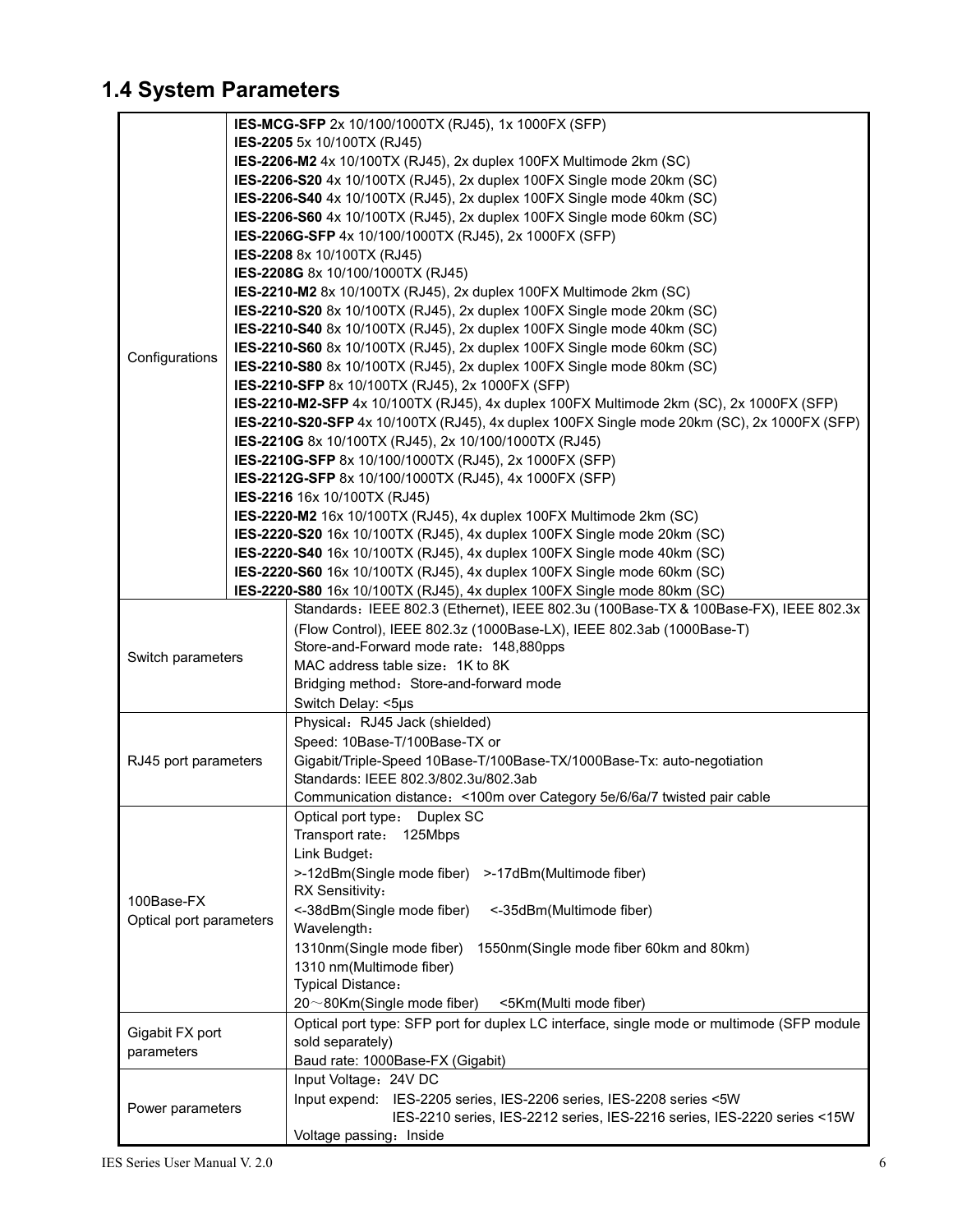|                           | IES-MCG-SFP, IES-2205 series 1.3"W x 3.2"D x 4.5"H        |  |  |
|---------------------------|-----------------------------------------------------------|--|--|
|                           | IES-2208, IES-2206 series 1.3" W x 3.9" D x 5.7"H         |  |  |
| <b>Dimensions</b>         | IES-2210 series 2.1"W x 4.4"D x 5.7"H                     |  |  |
|                           | IES-2212 series 2.8"W x 4.7" D x 6.1" H                   |  |  |
|                           | IES-2216, IES-2220 series 2.8"W x 4.3"D x 5.7"H           |  |  |
|                           | IES-MCG-SFP, IES-2205 series: 0.75 lbs                    |  |  |
|                           | IES-2206 & IES-2208 series: 0.95 lbs                      |  |  |
| Weight                    | IES-2210 series: 1.40 lbs                                 |  |  |
|                           | IES-2212 series: 1.89 lbs                                 |  |  |
|                           | IES-2216 & IES-2220 series: 2.00 lbs                      |  |  |
|                           | Operating Temp: $-40^{\circ}$ C ~ +85°C                   |  |  |
| Temperature               | Storage Temp: $-45^{\circ}$ C $\sim$ +85 $^{\circ}$ C     |  |  |
|                           | Ambient Relative Humidity: $5 \sim 95\%$ (non-condensing) |  |  |
|                           | EN61000-4-2 (ESD), Level 4                                |  |  |
|                           | EN61000-4-3 (RS), Level 4                                 |  |  |
| <b>Industry Standards</b> | EN61000-4-4 (EFT), Level 4                                |  |  |
| <b>EMC</b>                | EN61000-4-5 (Surge), Level 4                              |  |  |
|                           | EN61000-4-6 (CS), Level 4                                 |  |  |
|                           | EN61000-4-8, Level 5                                      |  |  |
|                           | Impact: IEC60068-2-27                                     |  |  |
| <b>Industry Standards</b> | Falling: IEC60068-2-32                                    |  |  |
| Other                     | Shock: IEC60068-2-6                                       |  |  |
|                           | Certifications: CE/FCC/RoHS                               |  |  |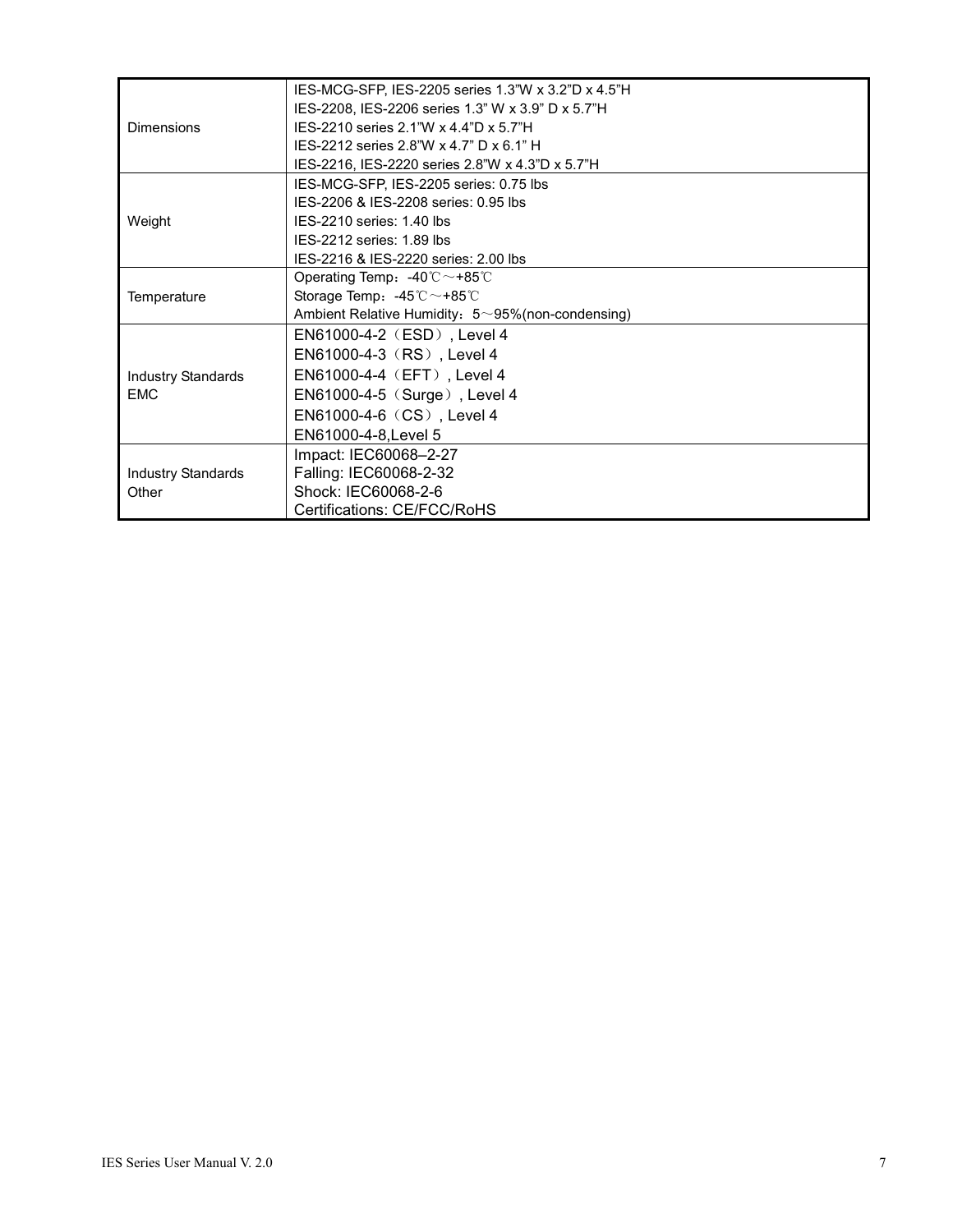# **Chapter 2 Hardware functionality**

## **2.1 Main functions**

### **2.1.1 Power Input Interface and Installation**

#### **Power Terminal Block**

The IES-MCG-SFP & IES-2205 features a single 24V DC power input with one V+ power anode and one Vpower cathode.

See Figure 2-2.





The IES-2206, IES-2208, IES-2210, IES-2212, IES-2216, and IES-2220 all feature redundant power connectors with dual V+ power anodes and V- power cathodes. See Figure 2-3.





When using only one power supply make sure to connect the supply to the V1+ and V1- terminals. Power conductor diameter should be less than 1.5mm to fit the screw terminals.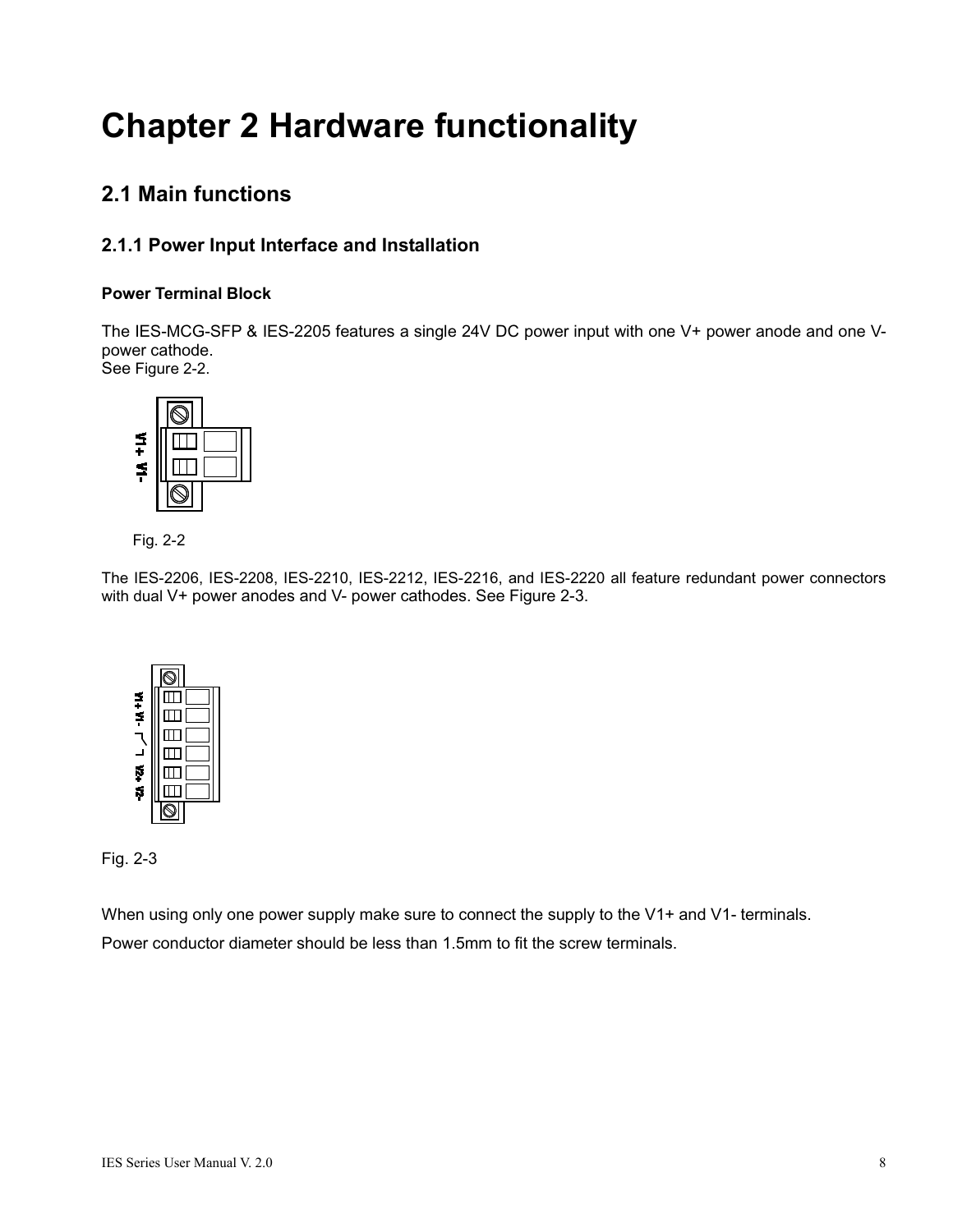#### **2.1.2 Relay option**

Additionally, a dry contact relay connection is available. In the event of a power supply failure, you can attach an audible or visual alarm such as a Klaxon to the relay to alert plant personnel a power supply has failed. This feature works with a single or dual power supply configuration. See Figure 2-4.



#### Fig. 2-4

To connect power to the switch first make sure the AC/DC power supply is NOT connected to an AC power outlet. Connect the + and – conductors from the AC/DC power supply to the V1+ and V1- terminals respectively. If a redundant DC power configuration is to be used connect the second set of conductors to V2+ and V2- respectively.

#### **Grounding**

Be sure to properly ground the IES switch. Failure to properly ground the switch may result in damage or destruction of the switch or attached devices.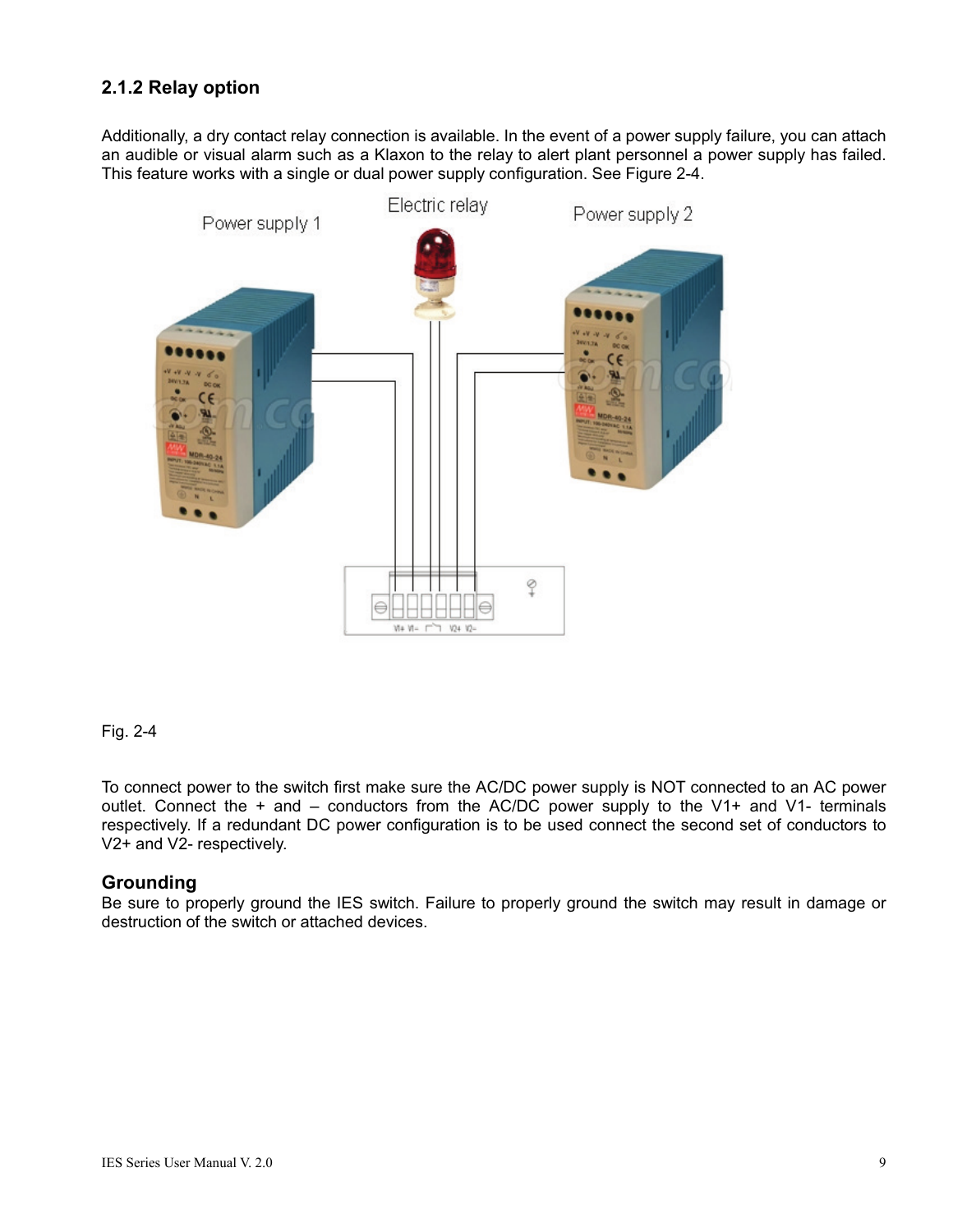### **2.1.3 LED indication lights**

The front panels of the IES series Industrial Ethernet Switches feature LED indicators which aid in troubleshooting and viewing the system status at a glance. See Figure 2-5.

| <b>LED</b>                         | Lights          | <b>Status</b>                                            |  |  |  |  |
|------------------------------------|-----------------|----------------------------------------------------------|--|--|--|--|
| <b>Interface LED Status</b>        |                 |                                                          |  |  |  |  |
| <b>PWR</b>                         | On              | Power is being supplied to the switch                    |  |  |  |  |
|                                    | Off             | Power is not being supplied to the switch                |  |  |  |  |
| <b>RUN</b>                         | On              | The switch is operational and functioning<br>properly    |  |  |  |  |
|                                    | Off             | The switch has a malfunction (after power is<br>applied) |  |  |  |  |
| <b>Optical Port LED Status</b>     |                 |                                                          |  |  |  |  |
|                                    | On              | FX port's link is active                                 |  |  |  |  |
| <b>LINK</b>                        | <b>Blinking</b> | Data is being transmitted                                |  |  |  |  |
|                                    | Off             | Port's link is inactive                                  |  |  |  |  |
|                                    |                 | <b>RJ45 Port LED Status</b>                              |  |  |  |  |
| 10M/                               | On              | 100Mbps Operation (100Base-TX)                           |  |  |  |  |
| 100M<br>(Yellow)                   | Off             | 10Mbps Operation (10Base-T)                              |  |  |  |  |
|                                    | On              | RJ45 port's link is active                               |  |  |  |  |
| LNK/ACT<br>(Green)                 | <b>Blinking</b> | Data is being transmitted                                |  |  |  |  |
|                                    | Off             | RJ45 port's link is inactive                             |  |  |  |  |
| 10M/<br>100M/<br>1000M<br>(Yellow) | On              | 1000Mbps Operation (1000Base-TX)                         |  |  |  |  |
|                                    | $\bigcirc$ ff   | 10Mbps Operation (10Base-T)                              |  |  |  |  |
|                                    | On              | RJ45 port's link is active                               |  |  |  |  |
| LNK/ACT<br>(Green)                 | Blinking        | Data is being transmitted                                |  |  |  |  |
|                                    | Off             | RJ45 port's link is inactive                             |  |  |  |  |

................................. Fig. 2-5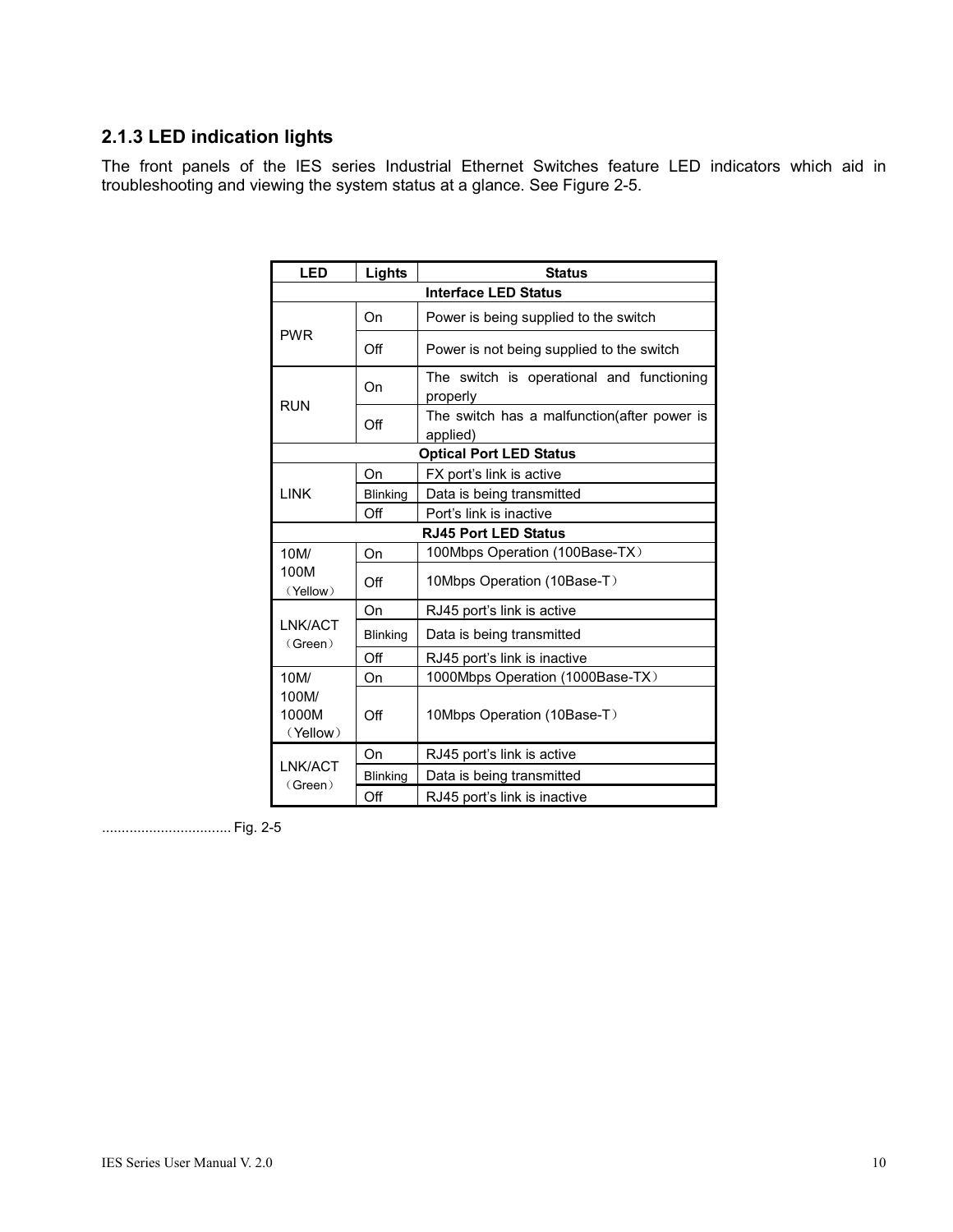## **Chapter 3 Hardware installation**

### **3.1 DIN-Rail installation**

Most industrial areas choose 35mm DIN-Rail installation. The DIN-Rail attachment plate is fixed to the rear panel of the IES Switch when you take it out of the box. If you need remove it and re-attach the plate to the switch, make sure the DIN-Rail bracket is situated towards the top as shown in figure 3-1.

• Insert DIN-Rail into the DIN-Rail slot of the IES Switch and rotate Downward, compressing the internal spring, as shown in Figure 1 below.

• The IES Switch should be locked firmly into place onto the DIN-Rail as shown in Figure 2 below.